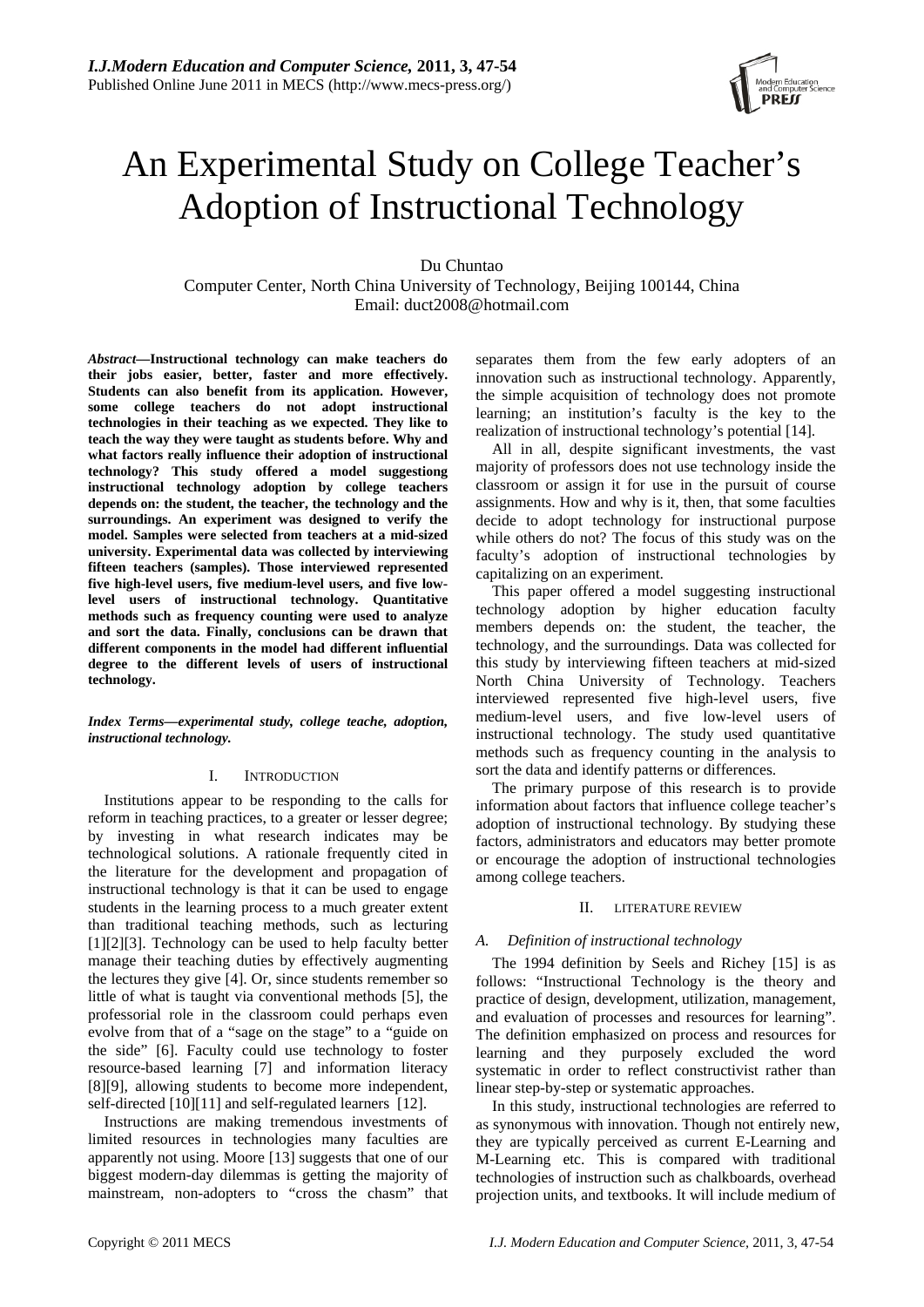technology such as audio, video, multimedia, distance learning, computer-based learning (CBL), computerbased training (CBT), computer-supported collaborative learning (CSCL), technology-enhanced learning (TEL), blended learning, virtual learning environment (VLE), learning management system (LMS), learning content management system (LCMS), computer-aided assessment, electronic performance support systems (EPSS), mobile phones, PDAs, digital audio players, digital cameras, voice recorders, pen scanner and so on.

## *B. Adoption of instructional technology*

Decisions to use instructional technology, whether for instructional delivery or organizing and planning lessons, should be an integral part of the design of instruction or the planning phases of teaching. One of the most challenging decisions facing the instructional designer or teacher is what medium to use. Technologies and materials must be examined, considering factors like specific objectives of the lessons and the needs of the learners [16]. From a systematic instructional design perspective, the decision is dependent on knowledge of what is being taught, how it is taught, knowledge of the learners, the learning situation, and many related factors. Unfortunately, the decision is often taken lightly, done either before or early in the design process, without consideration of all the factors involved [17]. For example, rationale for a media selection decision may be "we have a video, let's show it" or "we are getting some computers, let's use them in this class" instead of careful planning and consideration of the factors involved.

Instructional design literature provides some recommendations and guidelines for adoption of instructional media and incorporating it into classroom instruction. The literature also emphasizes planning and addressing factors in the learning process that are directly affected by using instructional technologies. Though it does not necessarily address theoretical explanations of instructional technology use, the literature offers many taxonomic classifications, conceptual frameworks, and theoretical systems that offer some insight to faculty members deciding to use instructional technology. Some examples follow.



Figure 1. Dale's Cone of Experience

Dale's Cone of Experience (shown as picture 1) [18] is a model that incorporates several theories related to instructional design and learning processes. During the

1960s, Edgar Dale theorized that learners retain more information by what they "do" as opposed to what is "heard", "read" or "observed". His research led to the development of the Cone of Experience. Today, this "learning by doing" has become known as "experiential learning" or "action learning".

Reigeluth's Elaboration Theory [19] includes four major aspects of instruction that are of importance in instructional design theory ways of organizing instruction, ways of delivering instruction which can be broden down further into micro strategies and macro strategies. Micro strategies concentrate on organizing instruction on a single topic and include strategy components such as definitions, examples, and practice. Macro strategies organize instruction to show interrelationships among the aspects of the subject-matter content. On a practical level, micro strategies give guidelines for how to teach specific subject-matter content, whereas macro strategies show how to organize and sequence subject-matter content. One might consider micro strategies internally oriented, since they concentrate on a single concept or principle, and macro strategies as externally oriented, since they take a more global approach that considers the relatedness of all aspects of a body of knowledge.

Keller's motivational-design model [20] addresses the motivational aspects of the student that the instructional designer or teacher must consider in planning instruction. According to John Keller's ARCS Model of Motivational Design, there are four steps for promoting and sustaining motivation in the learning process: Attention, Relevance, Confidence, and Satisfaction (ARCS).

This literature assumes that, if faculty members and teachers have these options, they will use instructional technology. It assumes that if it is available and appropriate, faculty members or teachers will adopt it. Yet do they? Are people going to adopt the recommendations or guidelines to integrate instructional technology into their teaching? What if faculty members or teachers think their time can be better spent? Are the faculty members or teachers convinced the technology is effective and efficient? The literature does not ask why some people do or do not adopt instructional technology. Though guidelines and recommendations may be available, if the guidelines do not take into consideration the immediate situation or make sense, then these guidelines are not going to be used.

## III. CONCEPTUAL MODEL

The model for this investigation of instructional technology is derived from experience, survey results, diffusion theory, social learning theory, and expectancyvalue theory. The model for this study proposes that four primary areas influence the process by which a college teacher becomes aware of, evaluates, and decides to adopt or not to adopt a newer instructional technology. These are *Student*, *Teacher*, *Technology*, and *Surroundings*. The relationship between them is shown as picture 2.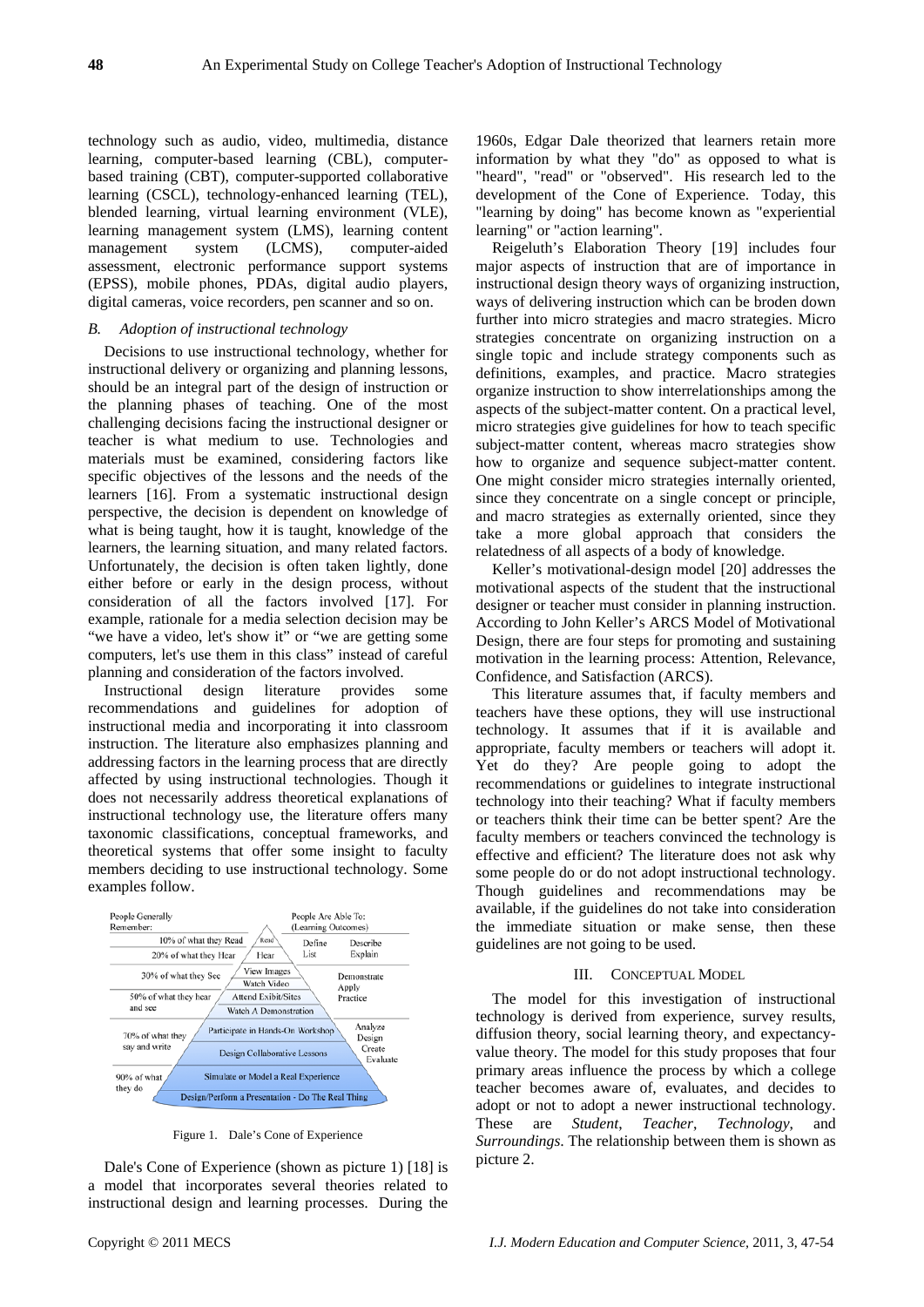Student - a recipient of the instructional material and the focus of the instructional process. Examples of things considered in *Student* are listed in table I.



Figure 2. Conceptual model of influencing college teacher's adoption of instructional technology

|  | TABLE I. EXAMPLES OF THINGS CONSIDERED IN STUDENT |
|--|---------------------------------------------------|
|--|---------------------------------------------------|

| Examples         | Explanation                                        |  |  |  |  |
|------------------|----------------------------------------------------|--|--|--|--|
|                  | How the teacher perceives the student's            |  |  |  |  |
| Student          | knowledge and expertise with technology such as    |  |  |  |  |
| knowledge        | computers; for example if the student is computer  |  |  |  |  |
|                  | literate as defined by the teacher.                |  |  |  |  |
| Student          | How the teacher perceives the student's drive or   |  |  |  |  |
| motivation       | actions toward the learning goals.                 |  |  |  |  |
| Student          | The experience in using a variety of technologies  |  |  |  |  |
| experience       | that may be used in the classroom.                 |  |  |  |  |
|                  | Whether students are considered traditional        |  |  |  |  |
|                  | students (18-21 year old, full-time student being  |  |  |  |  |
| Type of student  | fully or partially supported by parents) or non-   |  |  |  |  |
|                  | traditional (older student, working full time with |  |  |  |  |
|                  | outside job and family responsibilities).          |  |  |  |  |
| Student outside  | Variety of non-school responsibilities that        |  |  |  |  |
| responsibilities | compete for time with the student's school         |  |  |  |  |
|                  | demands.                                           |  |  |  |  |

Teacher - a part of the social system and the individual using the technology. Examples of things considered in *Teacher* are listed in table II.

TABLE II. EXAMPLES OF THINGS CONSIDERED IN TEACHER

|  | $E = 1 - 1 - 1$                        |  |  |
|--|----------------------------------------|--|--|
|  |                                        |  |  |
|  | елини ево от типумо сотмренер путелене |  |  |

| Examples                      | Explanation                                      |
|-------------------------------|--------------------------------------------------|
| Personal beliefs              | Whether the member holds to behavioral or        |
| and attitudes                 | cognitive theories, what the teacher thinks are  |
| about teaching                | the responsibilities for participants in the     |
| and learning                  | process.                                         |
|                               | Closely related to the beliefs/attitudes, for    |
| Teaching style                | example lecture only, mix lecture and            |
|                               | discussion, and cooperative.                     |
| Class                         | How the teacher prepares for class, including    |
| preparation                   | developing materials and information gathering.  |
| Class                         | What a teacher does to keep evaluation scores,   |
|                               | student information, and similar functions: for  |
| management or<br>organization | example, the use of spreadsheets or other        |
|                               | software.                                        |
| Course                        | How a teacher researches the material for class; |
| information                   | for example, whether or not he/she uses on-line  |
| gathering                     | resources.                                       |

Technology - the actual instructional technology considered or applied. Examples of things considered in *Technology* are listed in table III.

Surroundings - the physical surroundings and the context into which the use must be incorporated. Examples of things considered in *Surroundings* are listed in table VI.

EXAMPLES OF THINGS CONSIDERED IN TECHNOLOGY

| Examples                                          | Explanation                                                                                                                                                                                 |
|---------------------------------------------------|---------------------------------------------------------------------------------------------------------------------------------------------------------------------------------------------|
|                                                   |                                                                                                                                                                                             |
| Technology                                        | Teacher feeling insecure in or not competent with<br>technologies; uneasy about using to the point of                                                                                       |
| anxiety                                           | fear in extreme cases.                                                                                                                                                                      |
| Technology                                        | How much the teacher knows about the                                                                                                                                                        |
| knowledge                                         | technologies.                                                                                                                                                                               |
| Technology<br>experience                          | Actual experience using technologies in teaching.                                                                                                                                           |
| Attitude toward<br>technology                     | Teacher's internal disposition toward technology.                                                                                                                                           |
| <b>Beliefs about</b><br>technology in<br>teaching | Dependent on attitude toward technology, but a<br>teacher's thoughts about the place of technology in<br>teaching; for example, it is effective in increasing<br>earning or more efficient. |
| Technology<br>interactivity                       | How much does the technology allow the user to<br>interact or participate.                                                                                                                  |
| Technology ease<br>of use                         | Is the technology quick and simple to use;<br>sometimes referred to as user friendly.                                                                                                       |
| Technology<br>flexibility                         | How responsive to change in use is the<br>technology;<br>can it be used in a variety of<br>ways and settings.                                                                               |
| Technology<br>adaptability                        | How easy can it adjust to current teaching<br>situations; depends on flexibility.                                                                                                           |

TABLE IV. EXAMPLES OF THINGS CONSIDERED IN SURROUNDINGS

| Examples           | Explanation                                        |  |  |  |
|--------------------|----------------------------------------------------|--|--|--|
|                    | The teacher's internal drive that leads toward     |  |  |  |
| Teacher motivation | incorporating technologies in teaching or          |  |  |  |
|                    | developing new materials for technology use.       |  |  |  |
| Teacher desire to  | How important to the teacher is it to stay current |  |  |  |
|                    | with methods in the field, such as by using        |  |  |  |
| stay current       | current instructional technologies.                |  |  |  |
|                    | Administrative dictates that teachers will use     |  |  |  |
| Administrative     | technologies in their teaching for the potential   |  |  |  |
| pressure           | recruiting benefit, for example, or so that they   |  |  |  |
|                    | can teach larger classes.                          |  |  |  |
|                    | How available is help to solve hardware and        |  |  |  |
| Technical support  | software problems, especially when occurring       |  |  |  |
|                    | right before or during classroom use.              |  |  |  |
|                    | Is training available to teachers to learn to use  |  |  |  |
| Training           | new hardware and software.                         |  |  |  |
| Material resources | Readily available material in field of study.      |  |  |  |
|                    | Colleagues at the same university or similar       |  |  |  |
| Other teachers     | situations utilizing technologies to share ideas   |  |  |  |
| doing similar work | and problems with.                                 |  |  |  |
| Funding for        | Money available to develop materials or            |  |  |  |
| projects           | purchase subject specific materials.               |  |  |  |
|                    | Merit pay, promotion/tenure recognition,           |  |  |  |
| Recognition or     | university or similar recognition for using        |  |  |  |
| similar support    | instructional technologies and developing          |  |  |  |
|                    | materials in the area.                             |  |  |  |
| New learning       | Adaptability of new learning theories to the use   |  |  |  |
| theories           | technologies in instruction.<br>of                 |  |  |  |

## IV. SURVEY

In order to testify the model and decide the degree of every factor's influence to the faculty's decision of adoption of instructional technology, this paper conducted an experiment. To select the participants of the experiment, a survey was necessary.

#### *A. Designing survey form*

To identify the different use levels and select participants for the experiment, this study designed a survey form, shown as Table V. This data provided basic information about the population and a way to identify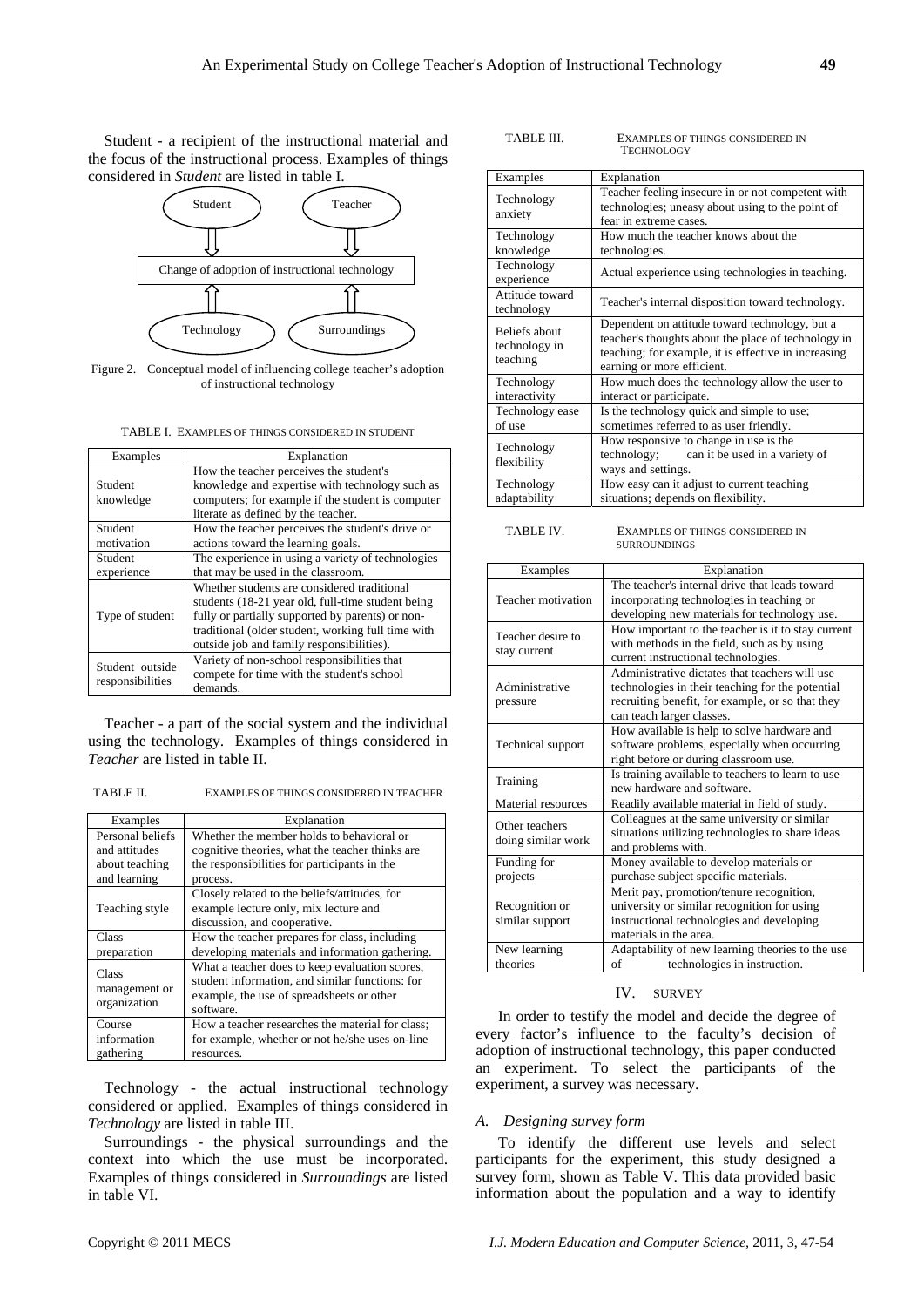technology use levels. Technologies surveyed included audio, video, multimedia, distance learning, Computerbased Learning (CBL), Computer-Based Training (CBT), Computer-supported Collaborative Learning (CSCL), Technology-enhanced Learning (TEL), Blended learning, Virtual Learning Environment (VLE), Learning Management System (LMS), Learning Content Management System (LCMS), Computer-aided assessment, Electronic Performance Support Systems (EPSS), Mobile Phones, PDAs, Digital audio players, Digital cameras, Voice recorders and Pen scanner.

TABLE V. SURVEY FORM

|                                                                                                                                                                                                                               | <b>Section A. Knowledge and Use of Technologies</b><br>Please indicate your degree of knowledge about/experience with the following<br>technologies (DK) |                                                                     |                               |                  |                |            |  |  |
|-------------------------------------------------------------------------------------------------------------------------------------------------------------------------------------------------------------------------------|----------------------------------------------------------------------------------------------------------------------------------------------------------|---------------------------------------------------------------------|-------------------------------|------------------|----------------|------------|--|--|
| No.                                                                                                                                                                                                                           | Mod.<br><b>Technology</b><br><b>None</b><br>Goo<br><i>Expert</i><br>$\boldsymbol{A}$                                                                     |                                                                     |                               |                  |                |            |  |  |
|                                                                                                                                                                                                                               | little<br>d                                                                                                                                              |                                                                     |                               |                  |                |            |  |  |
| 1                                                                                                                                                                                                                             | Audio                                                                                                                                                    | 1                                                                   | 3<br>$\overline{c}$<br>4<br>5 |                  |                |            |  |  |
| $\overline{c}$                                                                                                                                                                                                                | Video                                                                                                                                                    | 1                                                                   | $\overline{2}$                | 3                | 4              | 5          |  |  |
| .                                                                                                                                                                                                                             |                                                                                                                                                          | 1                                                                   | $\overline{c}$                | 3                | $\overline{4}$ | 5          |  |  |
| 20                                                                                                                                                                                                                            | Pen scanner                                                                                                                                              | 1                                                                   | $\mathfrak{D}$                | 3                | 4              | 5          |  |  |
|                                                                                                                                                                                                                               | Please indicate how frequently you use the following technologies in your teaching $(F)$                                                                 |                                                                     |                               |                  |                |            |  |  |
| No.                                                                                                                                                                                                                           | <b>Technology</b>                                                                                                                                        |                                                                     | Never                         | <b>Sometimes</b> |                | Frequently |  |  |
| $\mathbf{1}$                                                                                                                                                                                                                  | Audio                                                                                                                                                    |                                                                     | 1                             | 2                |                | 3          |  |  |
| $\overline{c}$                                                                                                                                                                                                                | Video                                                                                                                                                    | $\overline{c}$<br>3<br>1                                            |                               |                  |                |            |  |  |
| .                                                                                                                                                                                                                             |                                                                                                                                                          | $\overline{2}$<br>$\overline{3}$<br>1                               |                               |                  |                |            |  |  |
| 20                                                                                                                                                                                                                            | Pen scanner                                                                                                                                              |                                                                     | 1                             | $\overline{c}$   |                | 3          |  |  |
| <b>Section B. Background Information</b><br>This information is requested to gain a better understanding of the population being<br>studied. Please supply whatever background information you feel comfortable<br>providing. |                                                                                                                                                          |                                                                     |                               |                  |                |            |  |  |
| No.                                                                                                                                                                                                                           |                                                                                                                                                          | <b>Ouestion and choices</b>                                         |                               |                  |                |            |  |  |
| 1                                                                                                                                                                                                                             |                                                                                                                                                          | Discipline: (1) Business (2) Education (3) Engineering (4)          |                               |                  |                |            |  |  |
|                                                                                                                                                                                                                               | Health (5) Humanities (6) Physical sci. (7) Other                                                                                                        |                                                                     |                               |                  |                |            |  |  |
| $\overline{c}$                                                                                                                                                                                                                |                                                                                                                                                          | Academic rand: (1) Assistant lecturer (2) Lecturer<br>(3)           |                               |                  |                |            |  |  |
|                                                                                                                                                                                                                               |                                                                                                                                                          | Associate professor (4) Professor                                   |                               |                  |                |            |  |  |
| 3                                                                                                                                                                                                                             | Age: (1) 25-35 (2) 36-45 (3) 46-55 (4) 56-                                                                                                               |                                                                     |                               |                  |                |            |  |  |
| $\overline{4}$                                                                                                                                                                                                                | Gender: (1) Female (2) Male                                                                                                                              |                                                                     |                               |                  |                |            |  |  |
| 5                                                                                                                                                                                                                             | $20-$                                                                                                                                                    | Years of teaching: (1) $1-5$ (2) $6-10$ (3) $11-15$ (4) $16-20$ (5) |                               |                  |                |            |  |  |
| 6                                                                                                                                                                                                                             | Do you have home computer? (1) Yes (2) No                                                                                                                |                                                                     |                               |                  |                |            |  |  |
| 7                                                                                                                                                                                                                             | Can you access Internet from your home? (1) Yes (2) No                                                                                                   |                                                                     |                               |                  |                |            |  |  |

The survey asked respondents to rate their knowledge and experience with these technologies, with one being none and five being expert. A question on the survey also asked the respondent to rate their frequency of use of the technologies, one being never and three being frequently. These were to assess the faculty member's familiarity with and use of instructional technologies.

## *B. Identifying different level of users*

To decide level of use for a teacher, the response to the knowledge and experience question was multiplied by the frequency of use response for each technology questioned, shown as (1). Summing the products across all the technology questions then produced an index representing level of use for the respondent. Values ranged from 20 to 300. The lower 25% of the values represented the low level users; values in the middle 50% represented middle level users; while the upper 25% were high level users of instructional technology.

$$
\text{Value} = \sum_{i=1}^{20} \left( D K_i \times F_i \right) \tag{1}
$$

*DKi*: Degree of knowledge about/experience with every technology. *F<sub>i</sub>*: Frequency of use to every technology.

#### *C. Selecting participants (samples) of the experiment*

After the level of the users was determined, those consenting to be interviewed were identified and their forms were separated from the total population. The selection of participants to interview was a stratified selection process, which is random selection within the three groups of participants consenting to be interviewed. Five were randomly selected from each category - high, medium, and low-for a total of fifteen in the sample. These became the participants interviewed for the study.

In selecting the sample randomly from the different use levels, demographic differences are evident that potentially influence instructional technology adoption. For example, some disciplines are technically oriented and others are not. Some instructors are tenured while others are not. But random selection was made to try to prevent generalizations about older faculty or faculty from a non-technical discipline.

#### V. EXPERIMENT

The experiment adopted interview format. While the survey information helped show whom on the faculty used instructional technology and when they used it, it did not answer why. The interview format could look deeper into what teachers were saying about why they did or did not adopt technology in their teaching. This was important.

## *A. Pilot study*

In order to test the interview format and revise it before conducting the project interviews, this study conducted pilot interview to see if the factors we focused on were considered important to a college teacher when deciding to use instructional technology.

The pilot consisted of two in-depth interviews with two college teachers that consented to be interviewed, one a high user and one a low user. The idea of the format used was to get information about what influenced faculty decisions on the use of technology without directing them to say what we thought were the reasons. If the questions were too direct, we might unconsciously lead the respondent and interpret the responses to fit what we thought were the reasons. The idea of open-ended format was to allow respondents to talk about changes occurring that they perceived important to them. If the respondent continued to talk about certain factors more than others do, these may be more significant to them. The challenge was to see how these perceptions influenced their technology use.

The pilot study helped us look at how we might analyze the information. For example, we looked for phrases or recurring themes in the interviews. We counted the number of times that the topics occurred in the interviews to see any similarity or dissimilarity between the two levels of users. After comparing the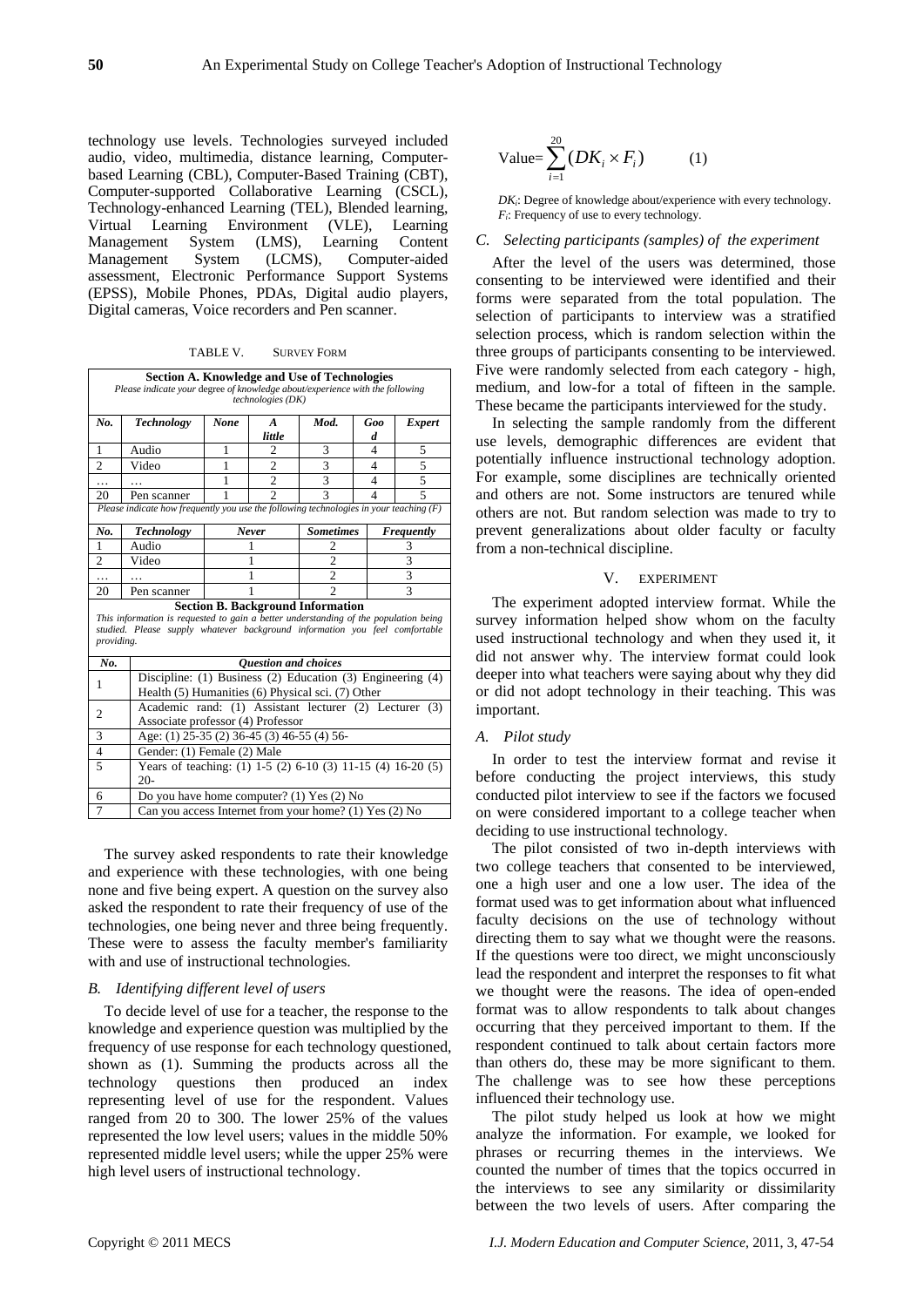frequency of the topics, we assigned values to topic statements based on whether the topic was mentioned positively or negatively. We then tallied the values and compared.

The pilot study analysis helped us restructure part of the questionnaire to help us bring more validity to our study analysis. Doing the two interviews also allowed us the opportunity to rephrase some questions. After some changes, we thought the format and structure of the interviews was suitable for collecting data for the study.

#### *B. Interviews*

| TABLE VI. | SOME QUESTIONS ASKED IN THE INTERVIEWS |
|-----------|----------------------------------------|
|-----------|----------------------------------------|

| No.                     | <b>Questions</b>                                                                                                                                                                   | Related to  |
|-------------------------|------------------------------------------------------------------------------------------------------------------------------------------------------------------------------------|-------------|
| 1                       | What did you do just prior to becoming a<br>teacher at this university?                                                                                                            | General     |
| $\overline{c}$          | How long have you been teaching here?                                                                                                                                              | General     |
| 3                       | What department do you teach in?                                                                                                                                                   | General     |
| $\overline{\mathbf{4}}$ | What is your subject area or discipline?                                                                                                                                           | General     |
| 5                       | What is your current rank and how long have<br>you been at this rank?                                                                                                              | General     |
| 6                       | Tell me about your most satisfying experience<br>in the classroom?                                                                                                                 | General     |
| 7                       | What motivate you to start using instructional<br>technology?                                                                                                                      | General     |
| 8                       | In what ways do you think your students have<br>changed in the last five years?                                                                                                    | Student     |
| 9                       | Why do you think these changes are<br>occurring?                                                                                                                                   | <b>STTS</b> |
| 10                      | How do you feel about these changes? Is this<br>positive? Negative?                                                                                                                | <b>STTS</b> |
| 11                      | Have these perceptions of use of change<br>influenced your use of instructional<br>technology in any way?                                                                          | <b>STTS</b> |
| 12                      | How does this relate to what you do?                                                                                                                                               | <b>STTS</b> |
| 13                      | In what ways has your teaching changed in the<br>last five years                                                                                                                   | Teacher     |
| 14                      | Why do you think these changes are<br>occurring?                                                                                                                                   | Teacher     |
| 15                      | Has your role in instruction changed over the<br>last five years? Elaborate on how and why.                                                                                        | Teacher     |
| 16                      | How do you think technology has changed in<br>the last five years                                                                                                                  | Tec.        |
| 17                      | How have you changed in regards to<br>technology in the past five years?                                                                                                           | Tec.        |
| 18                      | In what ways have your working conditions at<br>the university changed over the past five<br>years?                                                                                | Sur.        |
| 19                      | Describe the most significant positive change<br>to your working environment in the last five<br>years that has affected your teaching. Also<br>describe the most negative change. | Sur.        |
| 20                      | In what ways do you communicate or socialize<br>with your colleagues at the department,<br>college and university level?                                                           | Sur.        |
| 21                      | How have the component areas discussed<br>influenced you in use of technology?                                                                                                     | Summary     |
| 22                      | Which of the element areas is the most<br>influential?                                                                                                                             | Summary     |
| 23                      | What really influenced you, encouraged you,<br>or made you actively use or not use<br>instructional technology?                                                                    | Summary     |
|                         |                                                                                                                                                                                    |             |

LFTE: Student, Teacher, Technology, and Surroundings.

Sur.: Surroundings, Tec.: Technology.

In-depth interviews were then used to collect data. Detailed information about the faculty, their perceptions about changes in factors related to the use of instructional technology, and confirmation of their technology use level. The whole process of interviews were recorded by a video camera and saved as an important data to be studied later.

Interviews are the core of the study, the primary source of data. Interview data provides insight on faculty perceptions of change in the factors related to technology adoption. The interviewing process focused on: (1) what and how much is changing? (2) How teachers perceive this, why they think this is occurring? (3) Is this related to using instructional technology in teaching?

Interview questions addressed the components of the model previously described, and the teachers' perceived change in these components over time. Categories of inquiry were the student, the teacher, the technology, and the surroundings. Some questions asked in the interviews listed in table VI.

Interview data helps show why college teachers decided to use the instructional technologies. Accounts of what the teachers said show what they think is important and what they think prevents or encourages them. The interview data may suggest: 1) The way teachers are using or not using instructional technology and 2) Why or why not certain teachers use it and others do not. We used the interview format to measure if in fact the model components are suitable. It helps to probe deeper into the motivations of the teacher and their reasons for responding as they did to the survey questions on instructional technology use. From the information, inferences that have explanatory value can be drawn to answer questions about why some teachers are more frequent users of newer technology in teaching. This provides material for a description of the status of technology use in higher education instruction.

## *C. Data coding*

Data collected was so huge that we had to find a way to reduce it for closer comparison between the levels of users. This involved coding data to categorize and eventually reduce the data to a more manageable form.

Coding the data is one way to search for patterns, themes, or meaningful data. It involves differentiating and combining data and researcher reflections on the material. In dividing the interview questions into different categories, student, teacher, technology, and surroundings, we made our first categories. These four question categories became the initial data codes. We made a spreadsheet and set up the codes as headings. As we played the videos again, we noted frequently mentioned topics and references to change, as the subject responded to questions. The frequently mentioned topics, ideas, or themes related to the category were noted and these became sub codes of sorts. The sub codes were then put below the category headings in the spreadsheet and became variables.

The indicators or references to change were allied in categories for frequency counts. This technique of quantifying the data was to order and structure the data to ease further interpretation of the data. This provided information on what perceived changes motivated or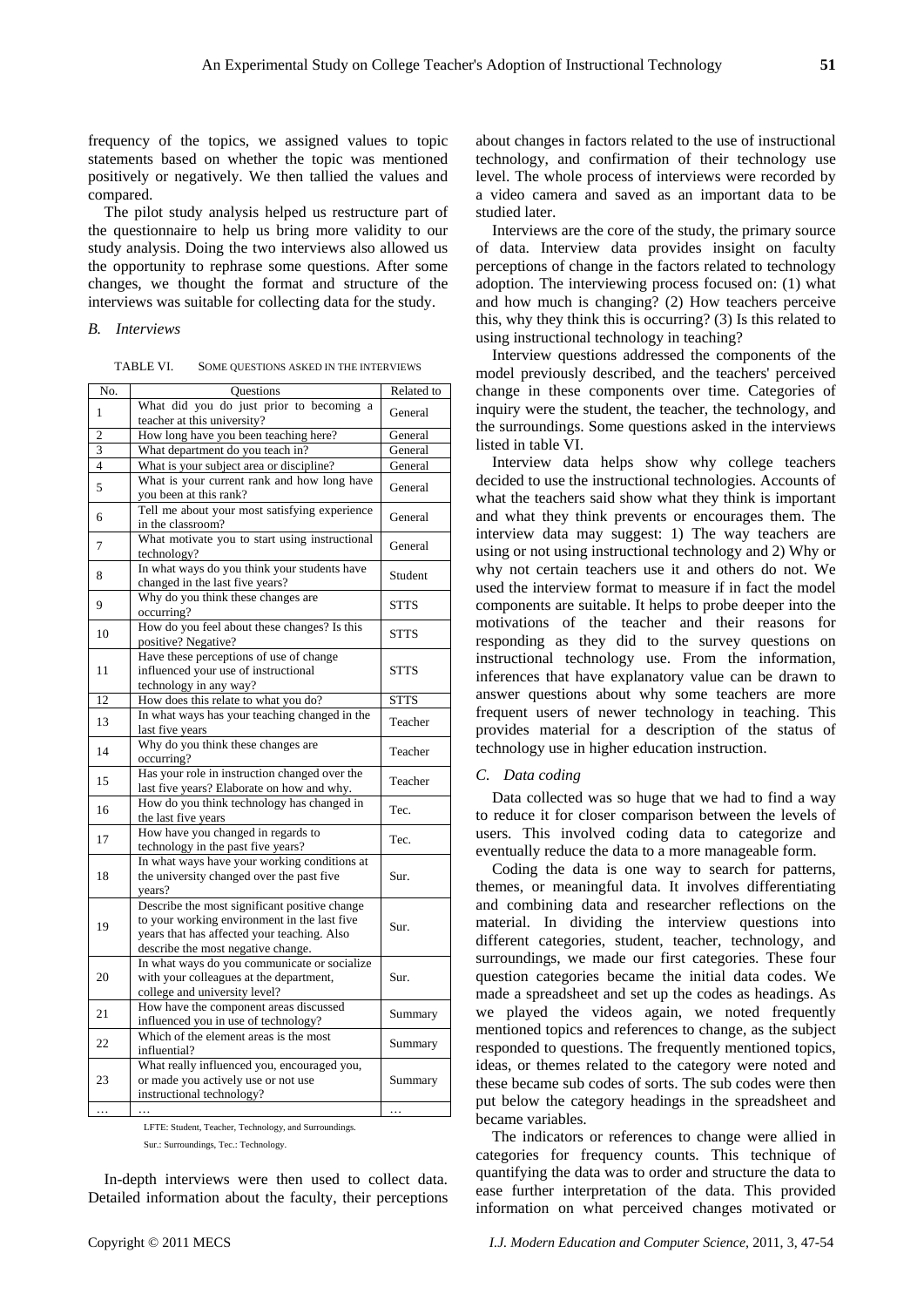inhibited faculty use of technology in the teaching process.

A dichotomous coding technique was used with the matrix to help reveal patterns. The data statements or frequently mentioned topics were coded positive and negative in each of the different categories. We would assign a value of  $+1$ , 0, or  $-1$  each time it was mentioned, depending on whether this was mentioned in a positive  $(+1)$ , noncommittal  $(0)$ , or negative  $(-1)$  context.

## *D. Data reduction*

This case by variable matrix format allowed a display of relevant responses by different level users for comparison. Though initially it was quite large, looking for only the most frequently mentioned items from each category reduced it. Totals were tallied for individuals and then these totals were summed for all the high, medium and low level users. New tables with just the sums were made to allow easier comparisons between the levels of use. Then, topics with a frequency count of 12 or greater were separated and tables of these factors were formed.

Topics that were similar in nature were also combined to reduce the number of topics. If faculty members discussed equipment, software, supplies, resources, and funding together, these might be combined to one summary topic like support. This permitted an easier visual assessment of the tables.

#### *E. Data analysis*

The data analysis was almost totally visual and not a statistical treatment. Tables were visually examined to see if patterns existed that could differentiate the levels of users. From the matrix, the topic frequency and value numbers show areas important at the different use levels. High frequency count shows that a particular topic was of interest to that level of user. A particular topic mentioned more by one level of user might be more important to respondents in that category.

Value sums for the topics show the number of positive or negative statements. This value can show attitude toward a topic for a particular use level. The attitude may be the influential factor in the decision to use or not use instructional technologies. The positive or negative values also help show if that level of users perceives benefit in technologies under discussion. If users are negative toward support in their surroundings, yet still use a technology, their perception of benefit from using the technology must exceed the inhibiting factor.

The frequency and value numbers in data reduction tables were used instead of the comments when analyzing the results. Numbers, though quantitative, offered an alternative representation of the qualitative data. It was a method of reducing the data so that it did not take up a huge amount of space and be unmanageable. It represents the qualitative data in a tabular form. The analysis is a mixed qualitative/quantitative approach. Quantitative aspects are primarily to simplify the reduction of the data. The reduction of data is to put it into a form that patterns can be visually recognized.

To look for differences in high, medium, and low users, we looked at the most frequently mentioned topics in each question category and compared the frequencies and value sums for each level. We also made tables to compare the initial value when the topic was mentioned with the overall topic value. This suggested if a high or low user might be positive initially on a topic, but later become negative.

The data was reviewed for statements from users that would help show why they decided to use or not use newer instructional technology. Tables were used to support the statements and this information was used to write accounts of the faculty members and what they said in the interviews. These accounts focused on what they perceived as important barriers or incentives to the use of instructional technology. Accounts were supported with quotations from the interviews.

## VI. RESULTS

In analyzing the interviews, different topics mentioned by the interviewees were identified and counted. We identified 65 different topics. Of these topics, 63% or 41 of them were mentioned 12 times or more in the discussion. Some topics were mentioned in more than one category.

Table VII shows the total topic frequency count for the different sections of the interview and the values assigned. This is the sum of the frequency for all the different topics mentioned and the sum of all the values is assigned. The values assigned suggest the context of the statement. We would assign a value of  $+1$ , 0, or  $-1$  to the topics, reflecting the tone of the statement, depending on whether this was mentioned in a positive  $(+1)$ , noncommittal (0), or negative (-1) context. Table VII also separates the different levels of instructional technology users – high, medium, and low, so comparison can be made between the use levels.

TABLE VII. TOPIC FREQUENCY COUNT AND VALUE MENTIONED BY DIFFERENT LEVEL OF USERS

|        | All topics<br>count (value) | Topics mentioned more<br>than 12 times<br>count (value) |
|--------|-----------------------------|---------------------------------------------------------|
| High   | 481(66)                     | 402(51)                                                 |
| Medium | 541(35)                     | 463(24)                                                 |
| Low    | $608(-22)$                  | $481(-7)$                                               |
| Total  | 1630(79)                    | 1346(69)                                                |

Table VII provides information that allows a comparison between the different levels of instructional technology users. The focus of the analysis is to see if differences between use levels would help explain why some faculty members adopt instructional technology while others do not. It shows that the high-level users total frequency count was less than the low level and that the total value was positive while the low level was negative. This could imply low level users have more to say and are typically negative about their situation regarding technology use in instruction.

Table VIII separates the total frequency and value numbers for the topics into the different interview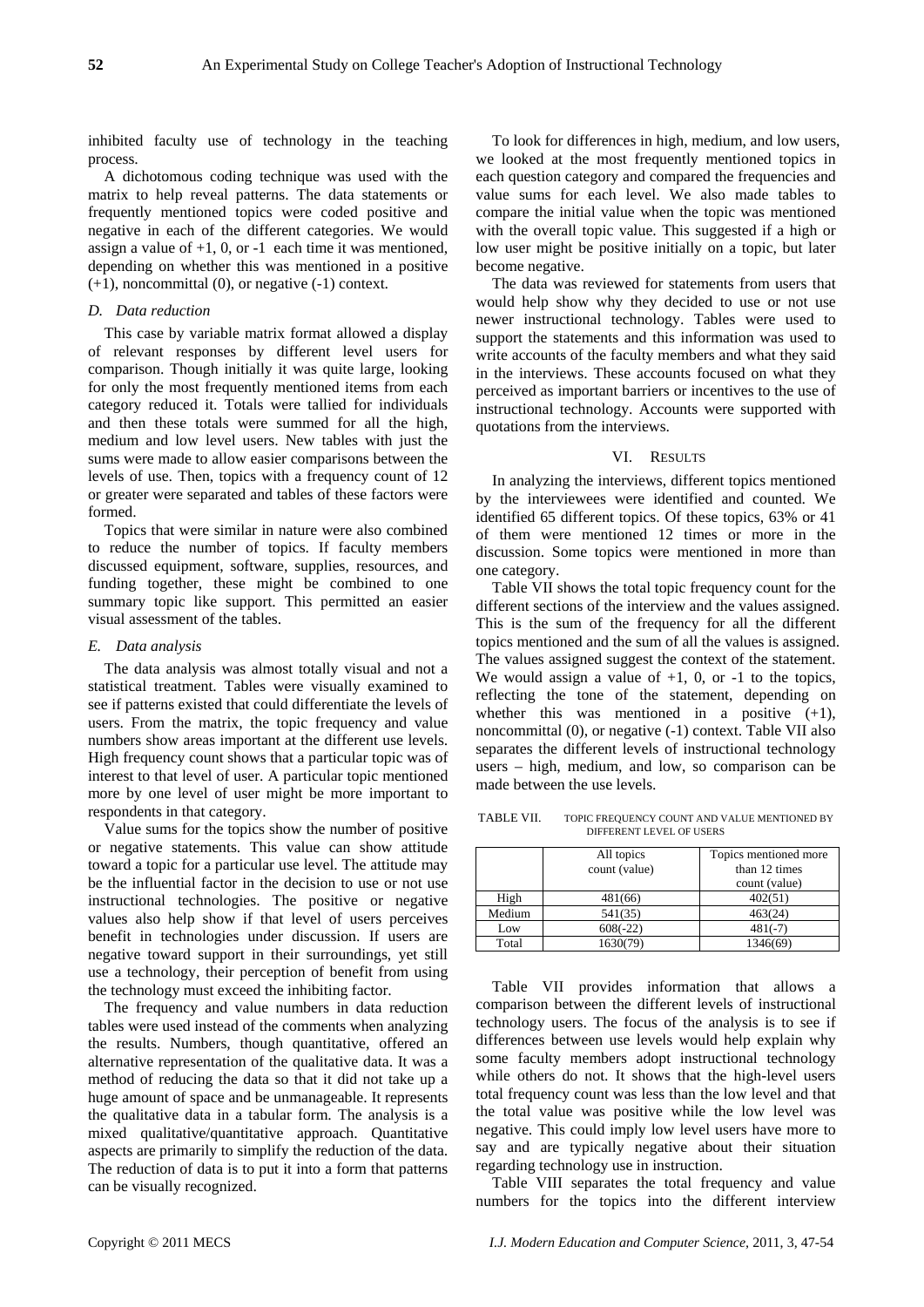sections. In the general question category, the different topics were mentioned 87 times and the overall value was 43. For the student category, total mentioned factor count was 200 with an overall value of 63. Questions in the teacher category yielded a total mentioned factor count of 379 with an overall value of 123. In the technology category, the total mentioned factor count was 328 with an overall value of -32. Questions in the surroundings category had a total mentioned factor count of 379 with an overall value of -123. As for the summary questions, the total mentioned factor count was 257 and the overall value was 5. Categories with the most frequent mentioned factors were the environment, faculty, and technology with summary section next. Of the categories, technology and surroundings yielded the negative context. It must be noted that this does not consider the number of questions asked in each category.

TABLE VIII. TOTAL COUNTS AND VALUES IN EACH CATEGORY FOR THE DIFFERENT LEVELS OF USERS

| users |   | Gen. | Stu. | Tea. | Tec.  | Sur.   | Sum   | Tot.  |
|-------|---|------|------|------|-------|--------|-------|-------|
| High  | C | 26   | 61   | 101  | 112   | 103    | 78    | 481   |
|       | v | 15   | 19   | 41   | $-27$ | $-13$  | 31    | 66    |
| Med.  | C | 34   | 75   | 122  | 113   | 131    | 66    | 541   |
|       | v | 16   | 16   | 52   | 21    | $-52$  | $-18$ | 35    |
|       | C | 27   | 64   | 156  | 103   | 145    | 113   | 608   |
| Low   | V | 12   | 28   | 30   | $-26$ | $-58$  | -8    | $-22$ |
| Total | C | 87   | 200  | 379  | 328   | 379    | 257   | 1630  |
|       | v | 43   | 63   | 123  | $-32$ | $-123$ | 5     | 79    |

Gen.: General, Stu.: Student, Tea.: Teacher, Tec.: Technology, Sur.: Surroundings.

Sum.: Summary, Tot.: Total, Med.: Medium, C: Count, V: Value.

Table VIII summarizes the total topic counts and values in each category of the interviews. Total topic counts for the surroundings, teacher, and technology model components were the highest, which implies that faculty members spoke most about these areas and suggests these may be important factors regarding their instructional technology adoption. Surroundings and technology have negative overall values that imply teachers were more negative about these areas than others. The negative context can suggest problems in these areas that possibly inhibit instructional technology adoption.

Although the numbers may suggest some potential differences, it must be recognized that these figures do not show how many teachers in each level of use were participating. Multiple mentions of a topic may be from one teacher, or many. This will be examined more as we look at the categories in more detail.

An overall look at the tables reviewed to this point does suggest that some differences may exist between the different levels of instructional technology use. The total number of times topics were mentioned, as shown by the Table VII, shows that the low level users like to talk more and were overall negative in their comments. High level users spoke less, but were more positive. This can imply that the low-level users may be more negative than high level users. High level users may just be more optimistic about technology use.

A closer look with Table VIII reveals some differences within the categories between high and low level users, based on frequency count and value. The summary category shows that the low-level users talked more and were negative in context, compared with the high level users. This means that the low-level users talked more about influences on their technology use and these statements were negative in overall context. Based on the small negative value it shows they had positive things to say also. They were more negative in context in the surroundings category, but since the high level users were also negative, it means that they may share many concerns. The low-level users just talked more and were more negative about it. Other similar small differences exist, but overall, no great differences were evident that would suggest any conclusions. Typically low level users said more than high level users, and the technology and environment areas showed more negative statements than the other categories.

## VII. CONCLUSION

In observing the result from table VIII, we can draw that some differences are noticeable between the high and low level users, shown as table IX. When asked which was the most influential to their adoption of instructional technology-the student, the teacher, the technology, or the surroundings, high users noted the technology but also mentioned surroundings, teacher and student as parts of their motivation. They would mention how they loved computers, Internet, E-earning, and M-Learning, or have technology helped them do something important or wanting to interest students more, topics that illustrated the benefit they perceived from using technology in instruction. For the medium users, they thought that the surroundings were the most influencial factors to their decision of adoption of instructional technology. They emphasized that if their college provided good conditions and supports to their use of instructional technology, or most colleagues of them used technology in their delivery, they would also like to use instructional technology, otherwise, they do not like to. At the same time, they also mentioned themselves and technology as the parts of influencing factors to their decision of use of instructional technology. As for low-level users, they thought themselves as the most important influential component of their adoption of instructional technology. Their attitudes, personal/teaching style, and how they prepare or organize classes were the most topics mentioned by them. On the other hands, they also mentioned surroundings, technology and student as parts of influencing their decision of adoption of instructional technology. In general, the teacher, the surroundings, the technology and the student were all important influencing factors to college teachers' adoption of instructional technology. Of course, these factors have different influencing degree to different levels of users.